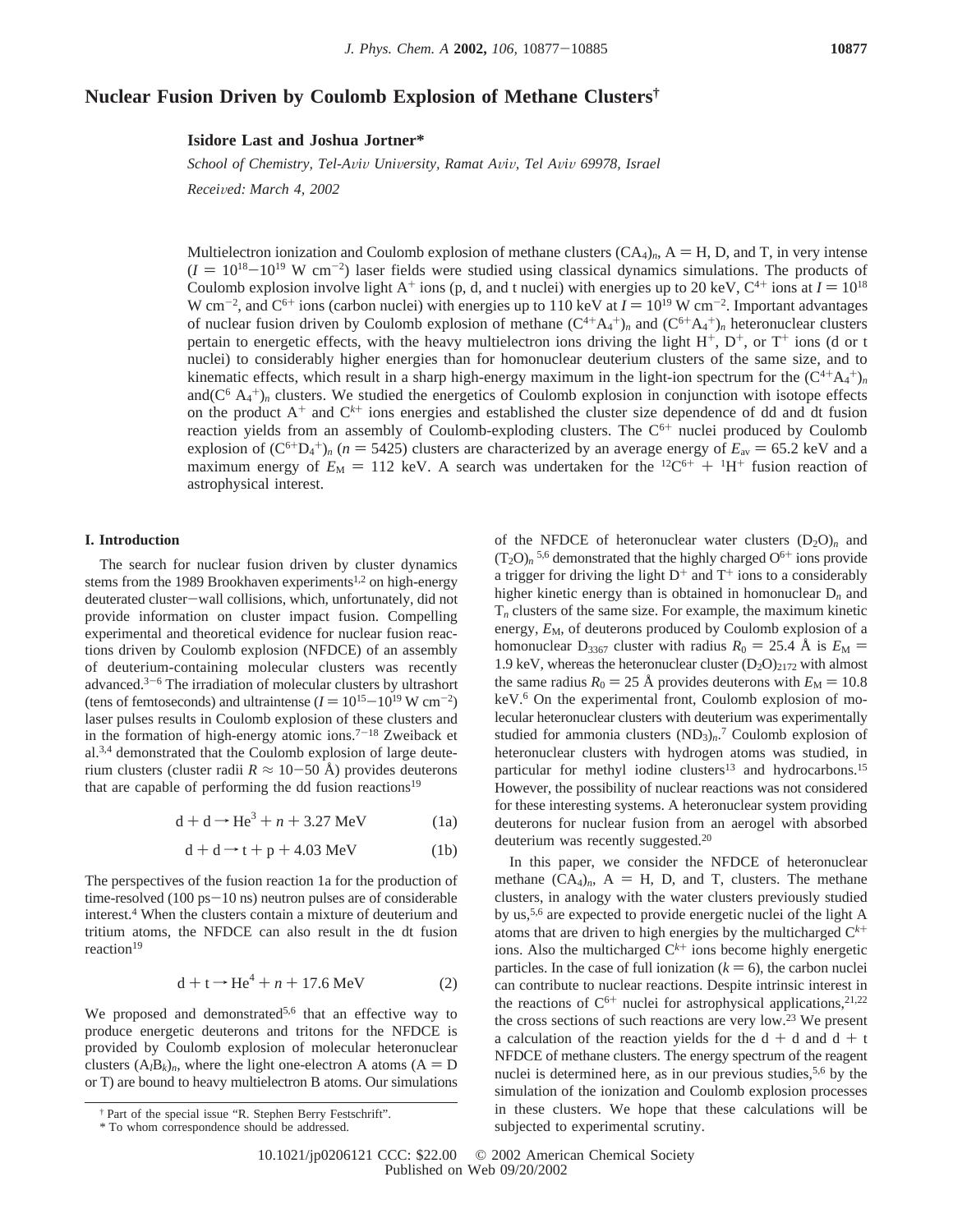#### **II. Methodology of the Simulations**

In the present work, the simulations of cluster multielectron ionization and Coulomb explosion were performed for a Gaussian-shaped laser pulse with a temporal half-full width at a half-maximum of 25 fs. The field frequency is  $\nu = 0.35$  fs<sup>-1</sup>, corresponding to a photon energy of 1.44 eV. Taking into account that the radii of the clusters considered by us are considerably smaller than the penetration depth of the laser radiation, $24$  we assume that the light intensity is independent of the spatial coordinates.

Prior to the switching on of the laser field, the cluster is initially composed of neutral molecules. After the laser field is switched on, the process of cluster inner ionization starts, resulting in the removal of bound electrons from their host atoms and the transformation of neutral atoms into charged ions. The unbound electrons generated by the inner ionization form a plasma within the cluster that is initially neutral. The laser field can remove these electrons from the cluster to infinity, resulting in the subsequent process of outer ionization. Concurrently, outer ionization is accompanied and followed by Coulomb explosion. In the dynamic simulation of cluster ionization, the bound electrons are not explicitly treated, and the inner ionization is described as the generation of unbound electrons.<sup>25-27</sup> The methodology of the present simulations of cluster ionization and Coulomb explosion is identical to our previous studies.5,6,28 It is based on the sudden inner cluster ionization (SICI) approximation. The SICI approximation implies that, at the starting point for the outer cluster ionization and at the temporal onset of Coulomb explosion  $(t = 0)$ , all of the relevant electrons are already removed from their host atoms and become unbound electrons. It is also assumed that, at  $t = 0$ , the unbound electrons are motionless and located in the proximity of their host atoms. Such an approach significantly simplifies the simulation by excluding from it the initial stage of the inner ionization process.28 Detailed numerical studies6,26 have established that the time scale of the inner ionization of large  $Xe_n$ ,  $(D_2)_n$ , and  $(D_2O)_n$  clusters ( $n = 50-4000$ ) in a laser field of  $I = 10^{16} 10^{18}$  W cm<sup>-2</sup> (and frequency of 0.35 fs<sup>-1</sup>) is in the range of <sup>1</sup>-2 fs. This time scale is sufficiently short to warrant the validity of the SICI approximation. The unbound electrons and the ions are considered as classical particles.25,26,28 The unbound electrons can be treated classically when their de Broglie wavelength  $\lambda$  is considerably smaller than the internuclear spacing  $d$ . According to our previous simulations,<sup>6</sup> the average kinetic energy of the electrons increases strongly with the laser intensity *I* and represents  $E_e$  > 150 eV at a laser intensity of *I*  $= 5 \times 10^{15}$  W cm<sup>-2</sup>. Such an energy corresponds to the wavelength  $\lambda \approx 1$  Å, which is much smaller than the C-C distance  $d = 4.4$  Å in methane clusters. Accordingly, we expect that, for  $I > 5 \times 10^{15}$  W cm<sup>-2</sup>, the quantum effects of the electron motion are not of considerable importance, so that the classical approach can be accepted. The classical simulations of the molecular dynamics of the unbound electrons are performed on the femtosecond time scale  $(10^{-15}-10^{-13} s)$ , using attosecond  $(10^{-18} \text{ s})$  time steps.

In the present work, outer ionization and Coulomb explosion simulations were performed for methane clusters (CA4)*n*, with an emphasis on the deuterium containing,  $A = D$ , clusters. The clusters are subjected to laser irradiation in the intensity range  $I = 10^{18}-10^{19}$  W cm<sup>-2</sup>. The clusters are described as being made up of uniformly distributed  $CD_4$  molecules with a  $C-D$ distance of 1.09 Å. The density of the  $(CD_4)_n$  clusters is taken to be equal to the density of liquid methane,<sup>29</sup> e.g.,  $\rho = 0.016$  $\AA^{-3}$  per molecule. The results are not expected to be sensitive

to the simplifications used here for the structure of the clusters. We treat the  $(CD_4)$ <sub>n</sub> clusters with the number of molecules  $n =$ 201, 459, 1061, 2171, 3463, and 5425 and the corresponding radii  $R_0 = 14.1, 18.9, 25.2, 31.8, 37.0,$  and 42.9 Å. The products of Coulomb explosion of these clusters are  $D^+$  ions (deuterons) and carbon ions  $C^{k+}$ . To study the isotope effects on Coulomb explosion, simulations of hydrogen-(CH4)*<sup>n</sup>* and tritium-containing  $(CT_4)_n$  clusters were also performed for  $n = 2171$  clusters.

Within the framework of the SICI approximation, one needs to determine the level of carbon atom ionization. In molecular clusters, the barrier suppression mechanism $30$  for atomic multielectron ionization dominates over the collisional ionization mechanism, so that the ionization level of the  $C<sup>k+</sup>$  ions depends on the ionization field strength  $F_{\text{ion}}^{26,30}$ 

$$
|eF_{\text{ion}}| > I_k^2/4B(k+1)
$$
 (3)

where  $B = 14.385 \text{ eV/A}$  and  $I_k$  is the ionization potential (in electronvolts) of the *k*-fold charged ion. According to eq 3, the field strength is  $eF_{\text{ion}} > 3.2$  eV/Å for the light A (H, D, T) atoms ( $I_0 = 13.6$  eV), and  $eF_{\text{ion}} > 2.2, 5.2, 13.3, 18, 535, 690$ eV/ $\AA$  for  $k = 0-5$  for the C atom ( $I_k = 11.3, 24.4, 47.9, 64.5$ , 392, and 488 eV for  $k = 0-5$ , respectively<sup>31</sup>). At the pulse peak for  $I = 10^{18}-10^{19}$  W cm<sup>-2</sup> considered herein, the field strength amplitudes ( $eF_0 = 2.745 \times 10^{-7} I^{1/2}$  eV/Å, with *I* in W cm<sup>-2</sup>) are in the range  $eF_0 = 274-868 \text{ eV/A}$ . The ionization processes in our simulations start when the laser intensity I is four times lower than at the pulse peak. Consequently, at the beginning of the ionization processes  $(t = 0)$ , the field strength range is  $eF_0 = 137-434$  eV/Å. Such a field strength is sufficiently strong to ionize the light A (H, D, T) atoms and to remove the valence electrons from the C atom. The removal of the first 1s electron from  $C^{4+}$  occurs at field strengths of  $eF_{\text{ion}}$ > 535 eV/Å, which are considerable larger than the field strength of the laser intensity of  $I = 10^{18}$  W cm<sup>-2</sup> ( $eF_0 = 274$ ) eV/Å). Accordingly, at  $I = 10^{18}$  W cm<sup>-2</sup>, the inner electrons are intact, whereas all valence electrons are removed so that the carbon atoms become  $C^{4+}$  ions. The  $C^{4+}$  ions provide a trigger for driving the light  $D^+$  ions (deuterons d) to high kinetic energies. At even higher laser intensities, corresponding to field strengths of  $eF_{\text{ion}} > 690 \text{ eV/A}$ , C atoms are deprived of all of their inner electrons and become carbon nuclei  $C^{6+}$ . This criterion is fulfilled at the peak field strength ( $eF_0 = 868 \text{ eV}$ ) Å) of the laser intensity  $I = 10^{19}$  W cm<sup>-2</sup>. However, at the beginning of the pulse  $(t = 0)$ , when the field strength is 434  $eV/\text{\AA}$ , which is about one-half of the pulse peak, the laser field can remove only the first 1s electron but not the second one. Taking into account the Gaussian shape of the pulse, we found that the laser field exceeds the minimum of 535 eV/Å required to remove the second 1s electron at  $t = 5$  fs, which is a short time compared to the pulse width of 25 fs. This time might become even shorter as a result of the ignition mechanism, which enhances the inner ionization.<sup>32</sup> From these considerations we infer that, in the framework of the SICI approximation, a methane cluster can be considered at  $I = 10^{18}$  W cm<sup>-2</sup> as a  $(C^{4+}D_4^+)$ <sub>n</sub> ionic frame, which initially yields  $N_e = 8n$  unbound<br>electrons. Considering the pulse intensity of  $I = 10^{19}$  W cm<sup>-2</sup> electrons. Considering the pulse intensity of  $I = 10^{19}$  W cm<sup>-2</sup>, we ignore the short delay (of ∼5 fs) in the ionization of the last carbon electron and consider a cluster as a  $(C^{6+}D_4^+)_n$  ionic frame with  $N_e = 10n$  initially unbound electrons.

## **III. Isotope Effects**

The description of the Coulomb explosion of clusters is simplified in the case of vertical ionization, which involves a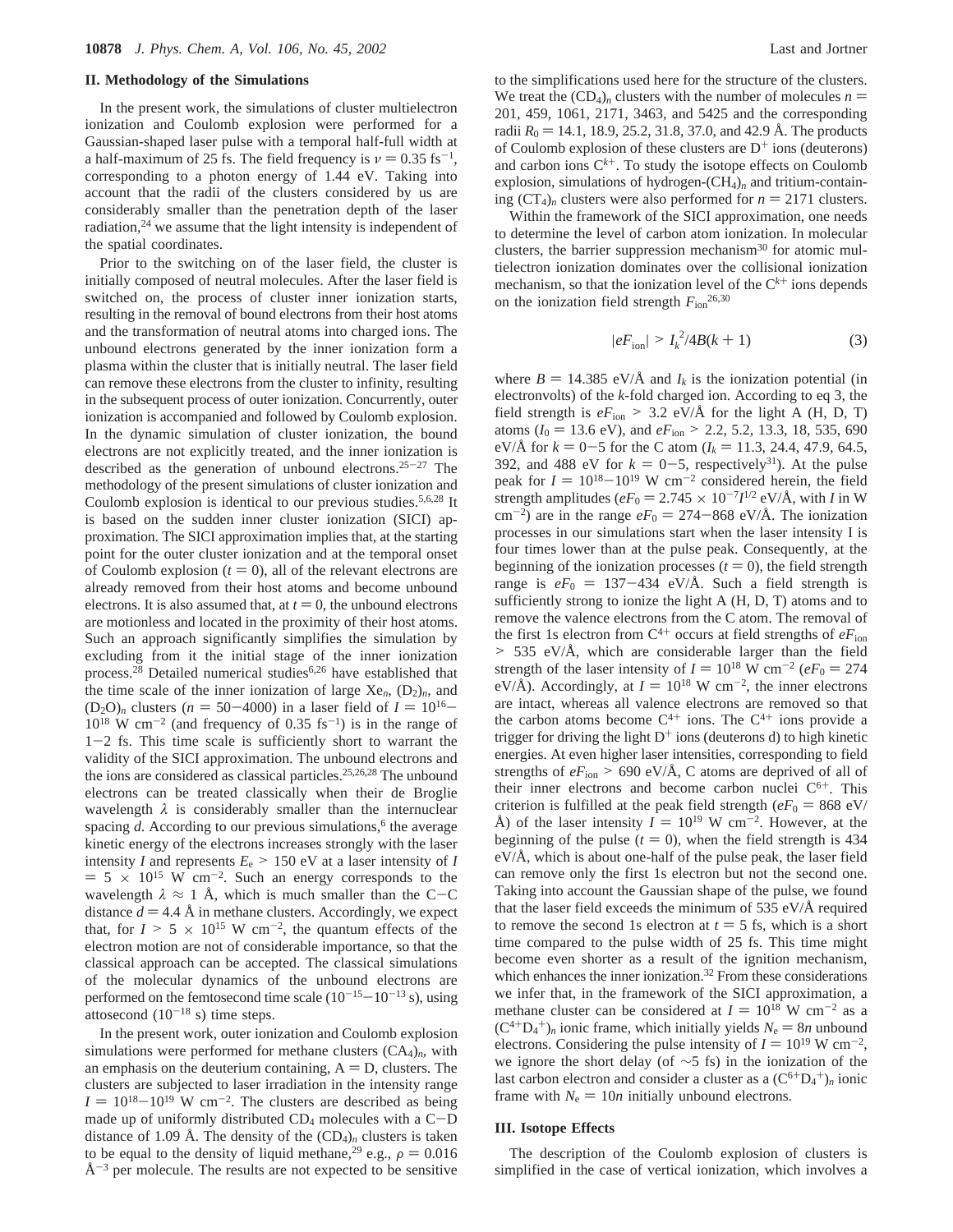separation of the time scales between the removal of all unbound electrons from the cluster (outer ionization) and the cluster spatial expansion. This picture provides a semiquantitative description of the energetics and the time scales for Coulomb explosion.33 For a homonuclear cluster with an identical charge  $q$  on each atom and a uniform atomic density  $\rho$ , the final kinetic energy of an ion is equal to its initial potential energy in the charged cluster<sup>6</sup>

$$
E(R) = \left(\frac{4\pi}{3}\right) Bq^2 \rho R^2, \quad R \le R_0 \tag{4}
$$

where  $R$  is the initial distance of the ion from the cluster center and  $R_0$  is the neutral cluster radius. The kinetic energy  $E_M$  has a maximum value for ions initially located at the cluster surface at  $R = R_0$ , which is given by<sup>3,5,6</sup>

$$
E_{\rm M} = \left(\frac{4\pi}{3}\right) Bq^2 \rho R_0^2 \tag{5}
$$

The energy distribution  $P(E)$  inferred from eq 4 is<sup>6</sup>

$$
P(E) = \frac{3}{2} (E/E_{\rm M}^{3})^{1/2}, \quad E \le E_{\rm M}
$$
 (6)

and

$$
P(E) = 0, \quad E > E_M \tag{6'}
$$

The energy distribution in eqs 6 and 6′ provides the average energy

$$
E_{\rm av} = \left(\frac{3}{5}\right) E_{\rm M} = \left(\frac{4\pi}{5}\right) Bq^2 \rho R_0^2 \tag{7}
$$

Using the relation for the number *n* of atomic constituents,  $n =$  $(4\pi/3)\rho R_0^3$ , we obtain  $E_{av} \propto n^{2/3}$ . The dependence of  $E_{av}$  on the number of particles is number of particles is

$$
E_{\rm av} = \left(\frac{36\pi}{125}\right)^{1/3} Bq^2 \rho^{1/3} n^{2/3} \tag{8}
$$

This result is in accord with the expression for the Coulomb energy within the liquid drop model of nuclear and cluster matter.34

The  $E_M$  and  $E_{av}$  energies for homonuclear clusters are proportional to  $R_0^2$  (or  $n^{2/3}$ ), do not depend on the laser intensity I, and exhibit a minor isotope effect due to the cluster density  $\rho$ . According to the simulations performed for  $D_n$  and  $T_n$ clusters, the simple dependence of  $E_M$  on  $\rho$ ,  $q^2$ , and  $R_0^2$ <br>expressed by eq 5 is well satisfied in the limit of the vertical expressed by eq 5 is well satisfied in the limit of the vertical ionization conditions.<sup>5,6</sup> The energy of ions increases with their charge as  $q^2$ , so that multielectron atoms (e.g., Xe atoms) with  $q \gg 1$  can provide very high energies of about 1 MeV.<sup>8,11</sup> Deviations from eqs 5 and 7 are manifested with  $E_M$  and  $E_{av}$ becoming smaller than predicted from these relations when the laser intensity I decreases below some "critical" value  $I_{cr}(R_0)$ ,<sup>5</sup> which is insufficient to induce the effective vertical ionization, e.g.,  $I \le 2 \times 10^{16}$  W cm<sup>-2</sup> for D<sub>8007</sub> ( $R_0 = 34$  Å).<sup>6</sup> A small positive deviation from the relation  $E_M \propto R_0^2$  (eq 5) was also detected at very strong laser intensities  $I > 10^{18}$  W cm<sup>-2</sup> because of the direct acceleration of ions by the outer field.<sup>6</sup>

In the case of heteronuclear clusters, the final kinetic energies of the ions are determined both by energetic effects and by kinematic effects. Consider first the energetic effect. If one assumes that the velocity of all ions located at distance *R* from the cluster center is the same, regardless of their mass and

**TABLE 1:** Kinematic Parameters  $\eta_A = q_A m_C/q_C m_A$  and  $\eta_C$  $= q_{\rm C} m_{\rm A} / q_{\rm A} m_{\rm C}$ , A = H, D, and T, of the  $(\rm CA_4)$ <sup>*n*</sup> Clusters

| cluster           | 10 <sub>n</sub> | в    | Ð    |      |
|-------------------|-----------------|------|------|------|
| $(C^{4+}A_4^+)_n$ | $A^+$           | 3    | 1.5  |      |
|                   | $C^{4+}$        | 0.33 | 0.67 |      |
| $(C^{6+}A_4^+)_n$ | $\mathrm{A}^+$  |      |      | 0.67 |
|                   | $C^{6+}$        | 0.5  |      | 1.5  |

charge, then we obtain, in analogy with the homonuclear cluster (eqs 5 and 7), the energetic contributions to the maximum and the average energies<sup>6</sup>

$$
E_{\rm M} = \left(\frac{4\pi}{3}\right) B (l q_{\rm A} + k q_{\rm B}) q \rho R_0^2 \tag{9}
$$

$$
E_{\rm av} = \left(\frac{4\pi}{5}\right) B (lq_{\rm A} + kq_{\rm B}) q \rho R_0^{\ 2} \tag{10}
$$

with  $\rho$  being the molecular density and *q* being equal to  $q_A$  or *q*<sup>B</sup> for light and heavy ions, respectively; in the case of methane clusters,  $k = 1$ ,  $l = 4$ ,  $q_A = 1$ , and  $q_B = 4$  or 6. Methane clusters  $(\rho = 0.016 \text{ Å}^{-3}$  per molecule) provide, according to eqs 9 and 10, the light-ion energy that is 2.56 times (for  $q_B = 4$ ) or 3.2 times (for  $q_B = 6$ ) larger than the light-ion energy provided by homonuclear (D)<sub>n</sub> clusters ( $\rho = 0.05 \text{ Å}^{-3}$  per atom) with the same  $R_0$  (see eqs 5 and 7). Next, we consider the kinematic effects. These effects modify eqs 9 and 10 when the light (A) and heavy (B) ions initially located at the same *R* exhibit different accelerations. The relation between the acceleration of the light (A) and the heavy (B) ions is determined by the kinematic parameter *η* (ref 5)

$$
\eta = q_A m_B / q_B m_A \tag{11}
$$

For  $\eta > 1$ , the light ions attain a higher acceleration than the heavy ions located initially at the same distance *R*. Higher acceleration leads to a higher velocity so that the light ions can overrun the heavy ions, thus attaining stronger repulsion and consequently larger kinetic energy. The reverse situation happens for  $\eta$  < 1. The kinematic parameters for carbon ions (B = C,  $m<sub>B</sub> = 12$ ) and for A = H, D, and T are presented in Table 1. The kinematic parameters for the light A atoms decrease with increasing the atom mass  $m_A$ . It follows that, in the sequence of  $(CH_4)_n$ ,  $(CD_4)_n$ , and  $(CT_4)_n$  clusters, the energy of the light ions is expected to decrease, while the energy of the  $C<sup>k+</sup>$  ions  $(k = 4, 6)$  is expected to increase with increasing the mass of A+. This isotope effect is well manifested by the simulation data in Figure 1 for the average energy  $(E_{av})$  of H<sup>+</sup>, D<sup>+</sup>, T<sup>+</sup>,  $C^{4+}$ , and  $C^{6+}$  resulting from Coulomb explosions of  $(C^{4}D_{4}^{+})_{2171}^{+}$  produced at  $I = 10^{18}$  W cm<sup>-2</sup> and of  $(C^{6}D_{4}^{+})_{2171}^{+}$ <br>produced at  $I = 10^{19}$  W cm<sup>-2</sup> (A = H D T) Thus F of produced at  $I = 10^{19}$  W cm<sup>-2</sup> (A = H, D, T). Thus,  $E_{av}$  of tritons produced from the charged  $(C^{k+}D_4^+)_n$  clusters is less by about 30% than *E*av of the protons produced from the charged  $(C^{k+}H_4^+)$ <sub>n</sub> clusters for  $I = 10^{18}$  W cm<sup>-2</sup> (when the light ions are driven by  $C^{4+}$ ) and by almost 100% for  $I = 10^{19}$  W cm<sup>-2</sup> are driven by  $C^{4+}$ ), and by almost 100% for  $I = 10^{19}$  W cm<sup>-2</sup> (when the light ions are driven by  $C^{6+}$ ) (Figure 1a). The energy  $E_{\text{av}}$  of the carbon ions produced by the charged  $(C^{k+}T_4^+)_n$ clusters is larger by about 50% than that produced by the charged  $(C^{k+}H_4^+)_n$  clusters (Figure 1b). The dependence of the maximum energy  $E_M$  on the kinematic parameter  $\eta$  is manifested in a less distinct way. The maximum energies of light ions driven by either  $C^{4+}$  or  $C^{6+}$  are almost identical for all three isotopes (Figure 1a). The difference between the isotope effects on  $E_{\text{av}}$  and  $E_{\text{M}}$  can be traced to the kinematic effects on the ion energy distribution (see above).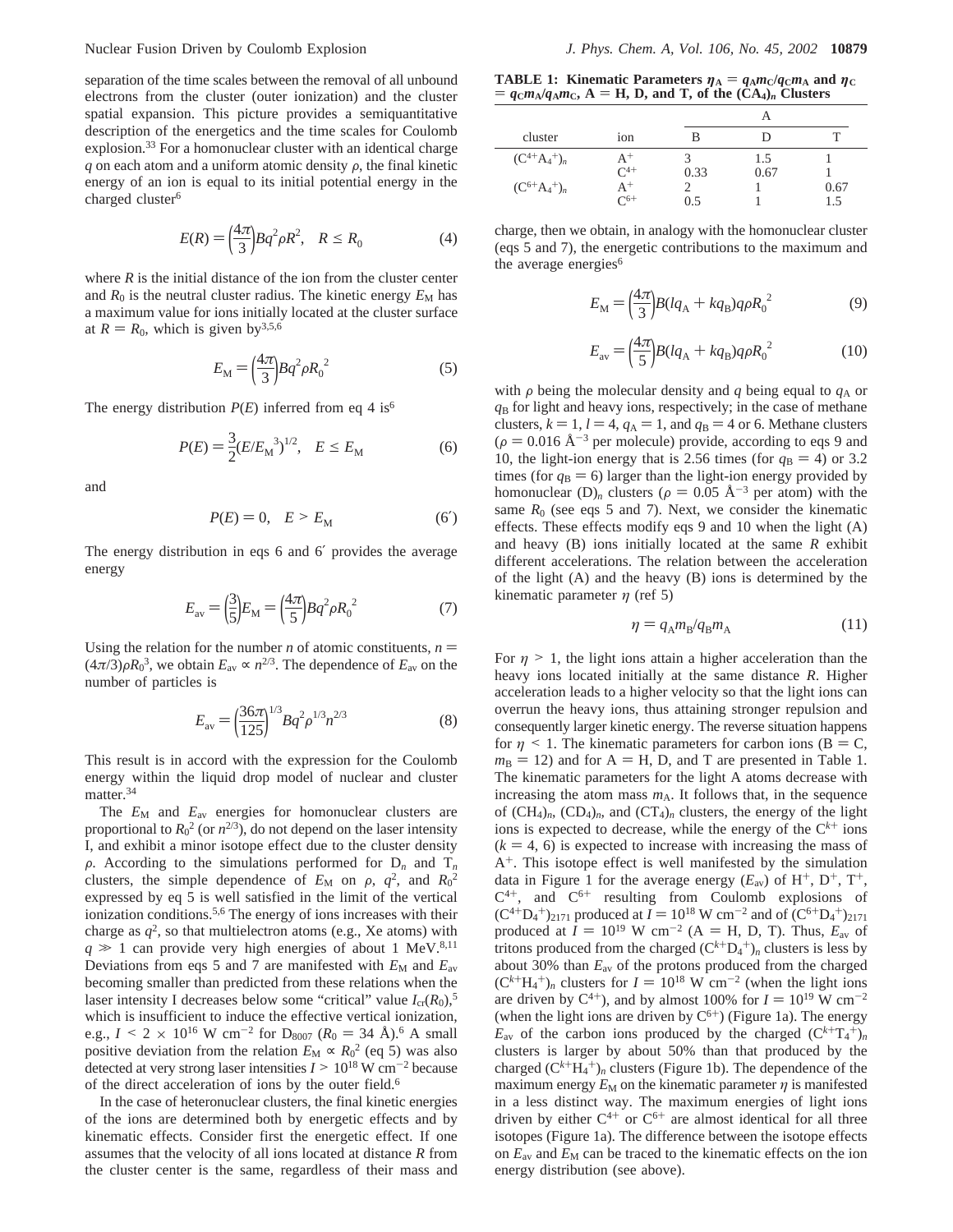

**Light atom A mass** 

**Figure 1.** Dependence of the average energy *E*av and the maximum energy  $E_M$  of ions on the mass *m* of the light atoms  $A = H$ , D, T for the  $(CA_4)_{2171}$  clusters (radius  $R_0 = 31.8 \text{ Å}$ ).  $E_{av}$ , solid lines;  $E_M$ , broken lines. The ionized methane molecules are  $C^{4+}A_4^+$  and  $C^{6+}A_4^+$  at the laser intensities  $I = 10^{18}$  and  $10^{19}$  W cm<sup>-2</sup>, respectively. The  $E_{av}$  (O) and  $F_{va}$  ( $\Box$ ) values for vertical ionization, derived from eqs. 9 and 10. and  $E_M$  ( $\square$ ) values for vertical ionization, derived from eqs 9 and 10, are marked by circles and inserted at the *m* values with the kinematic parameter  $\eta = 1$  ( $m = 2$  for  $C^{6+}A_4^+$  and  $m = 3$  for  $C^{4+}A_4^+$ ). (a) Energy of light ions  $A^+$  (b) Energy of heavy ions  $C^{4+}$  and  $C^{6+}$ of light ions  $A^+$ . (b) Energy of heavy ions  $C^{4+}$  and  $C^{6+}$ .

When the kinematic parameter is  $\eta = 1$ , the light and the heavy ions are expected to move with the same velocity, ensuring the validity of eqs 9 and 10. The  $E_{\text{av}}$  and  $E_{\text{M}}$  values of eqs 9 and 10 are marked on Figure 1 for the corresponding  $m_A$ values ( $m_A = 3$  for  $I = 10^{18}$  W cm<sup>-2</sup> and  $m_A = 2$  for  $I = 10^{19}$ W cm<sup>-2</sup>). The  $E_{av}$  values for  $\eta = 1$  obtained from eq 10 practically coincide with the simulation results. As for the maximum energy  $E_M$ , such a coincidence occurs in one case only, namely,  $C^{4+}$ ,  $I = 10^{18}$  W cm<sup>-2</sup> (Figure 1b). In all other cases, the  $E_M$  values of eq 9 for  $\eta = 1$  are lower than the

simulation values. There are two reasons for the relatively large differences between the theoretical and simulation values of  $E_M$ . First, the maximum energy  $E_M$  is much more sensitive to kinematic effects than the average energy *E*av. Second, the direct acceleration of ions by the laser field mentioned above contributes to  $E_M$ .<sup>6</sup> Its contribution to  $E_{av}$  is expected to be rather small as a result of the averaging over the ions moving along the field direction and opposite to the field direction.

The energy distribution  $P(E)$  of the light  $A^+$  ions (nuclei) for the Coulomb explosion of  $(C^{4+}A_4^+)_{2171}$  clusters  $(I = 10^{18}$ <br>W cm<sup>-2</sup>) is shown in Figure 2a. In the case of H<sup>+</sup> and D<sup>+</sup> jons W cm<sup>-2</sup>) is shown in Figure 2a. In the case of  $H^+$  and  $D^+$  ions, when the kinematic parameter  $\eta$  is larger than unity (Table 1), the energy spectrum exhibits a large maximum located close to the maximum energy  $E_M$ . This manifestation of the kinematic effect implies that the energy of most of the product protons or deuterons lies in a relatively narrow high-energy interval. This physical situation was previously observed for  $D^+$  ions from the Coulomb explosion of  $(D_2 + O^{6+})_n$  clusters.<sup>6</sup> The peaked highenergy distribution for  $D^+$  facilitates the NFDCE.<sup>6</sup> The energy distribution is qualitatively different for Coulomb explosion of  $(C^{4+}T_4^+)_{2171}$  clusters whose kinematic parameter is  $\eta = 1$ . In this case  $P(F)$  increases smoothly with F up to an F value close this case,  $P(E)$  increases smoothly with  $E$  up to an  $E$  value close to  $E_M$ . Such behavior is typical for homonuclear clusters under conditions of vertical ionization when the energy distribution *P*(*E*) is proportional to the square root of *E*, according to eq 6.

The influence of the mass of the light atoms on the energy distribution of the carbon ions is demonstrated in Figure 2b for  $(C^{6+}A_4^+)_{2171}$  clusters subjected to  $I = 10^{19}$  W cm<sup>-2</sup> irradiation.<br>The product  $C^{6+}$  ions (carbon nuclei) for  $A = H$  and D ( $n \le 1$ ) The product C<sup>6+</sup> ions (carbon nuclei) for A = H and D ( $\eta \le 1$ , see Table 1) exhibit a broad energy distribution, which somewhat resembles the *P*(*E*) curve of the homonuclear clusters. In the case of  $A = T$  ( $\eta > 1$ ), the energy distribution does not considerably differ from the distributions for  $A = H$  and D, except for the more pronounced maximum at the high-energy end of the energy spectrum.



**Figure 2.** Kinetic energy distribution  $P(E)$  of ions (nuclei) produced by Coulomb explosion of  $(CA_4)_{2171}$  clusters  $(R_0 = 31.8 \text{ Å})$  for A = H, D, T isotopes. The *P*(*E*) curves are normalized to unity. The kinematic parameters  $\eta$  (eq 11) are marked on the curves. (a) *P*(*E*) of light A<sup>+</sup> ions for *I*  $= 10^{18}$  W cm<sup>-2</sup> (from C<sup>4+</sup>A<sub>4</sub><sup>+</sup>). (b) *P*(*E*) of heavy C<sup>6+</sup> ions for  $I = 10^{19}$  W cm<sup>-2</sup> (from C<sup>6+</sup>A<sub>4</sub><sup>+</sup>).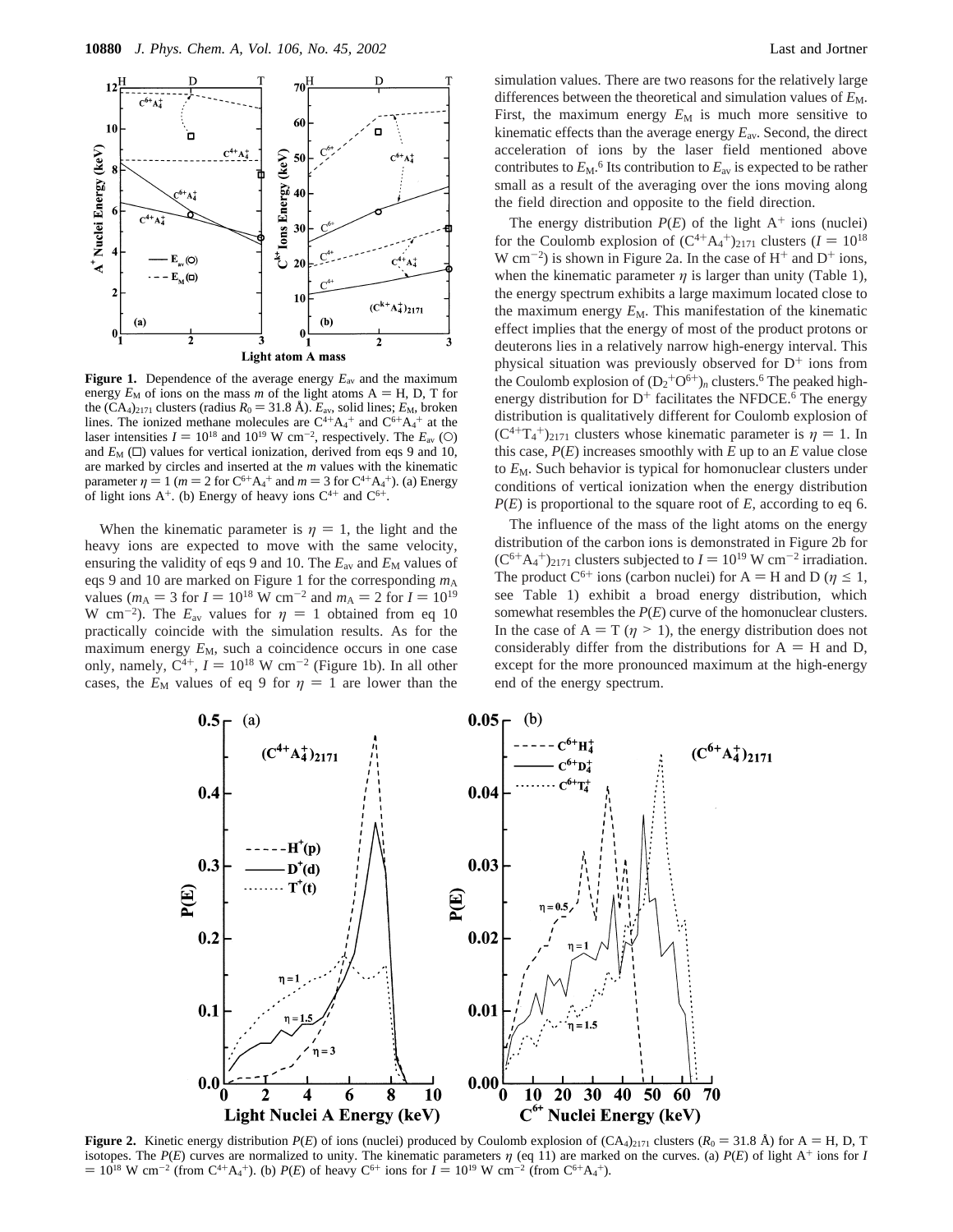

**Figure 3.** Dependence of the average  $E_{av}$  and maximum  $E_M$  energies of the ions on the cluster square radius  $R_0^2$ .  $E_{\text{av}}$ , solid lines;  $E_M$ , broken lines. (a) Energy of  $D^+$  ions for Coulomb explosion of methane  $(CD_4)_n$ clusters and of deuterium  $D_n$  clusters. (b) Energy of heavy ions ( $C^{4+}$ for  $I = 10^{18}$  W cm<sup>2</sup> and  $C^{6+}$  for  $I = 10^{19}$  W cm<sup>2</sup>) for Coulomb explosion<br>of methane (CD<sub>O</sub>), clusters of methane  $(CD_4)_n$  clusters.

#### **IV. Energetics of Coulomb Explosion**

The ability of product deuterons to contribute to nuclear fusion is determined by their kinetic energy. As stated above, this energy increases proportionally to the square of the cluster radius,  $R_0^2$ , provided that vertical ionization conditions are satisfied. The violation of vertical ionization conditions leads first to the slowing of the energy increase5,6 and finally to the decrease of the energy with increasing  $R_0$ .<sup>35,36</sup> The results of the simulations presented in Figure 3 show that, in the limit of the  $(CD_4)$ <sub>n</sub> cluster sizes considered herein  $(R_0 \leq 43 \text{ Å})$ , the energies of the  $D^+$ ,  $C^{4+}$ , and  $C^{6+}$  ions for a fixed laser intensity are well represented by the proportionality to  $R_0^2$  (eqs 9 and 10), which indicates the validity of the vertical ionization picture. The average energies  $E_{av}$  are close to those of eq 10 for  $I =$  $10^{19}$  W cm<sup>-2</sup> when C<sup>6+</sup> ions are formed and the kinematic parameter is  $\eta = 1$ . In the case of  $I = 10^{18}$  W cm<sup>-2</sup>, when C<sup>4+</sup> ions are formed, eq 10 underestimates the deuteron energy (*η*  $> 1$ ) and overestimates the carbon ion energy ( $\eta$  < 1) due to the kinematic effects, which were discussed in section III.

The average energy *E*av of the deuterons (Figure 3a) is only about 9% higher for  $I = 10^{19}$  W cm<sup>-2</sup> (carbon ions C<sup>6+</sup>) than for  $I = 10^{18}$  W cm<sup>-2</sup> (carbon ions C<sup>4+</sup>). Taking into account the difference in the C-ion charges, the difference in the energies *E*av (according to eq 10) is expected to be considerably larger, i.e., by 25%. The small difference between the two *E*av values in Figure 3a can be explained by the kinematic effects in the  $(C^{4}D_{4}^{+})_{n}$  cluster with  $\eta > 1$ , which contributes to the augmentation of the deuterons' energy. The situation is the augmentation of the deuterons' energy. The situation is the reverse for carbon ions (Figure 3b), where the kinematic effects increase the difference between the  $E_{av}$  values of  $C^{4+}$  at  $I =$  $10^{18}$  W cm<sup>-2</sup> and of C<sup>6+</sup> at  $10^{19}$  W cm<sup>-2</sup>.

The maximum size of methane clusters ( $R_0 = 42.9$  Å, number of deuterons  $n_D = 21,700$ ) subjected herein to the  $I = 10^{18}$ W cm<sup>-2</sup> laser intensity provides deuterons with  $E_{av}$  = 10.1 keV and  $E_M = 15.1$  keV. A deuterium cluster with the same size  $(R_0 = 43 \text{ Å}, n_D \approx 16530)$  subjected to the same laser field provides deuterons whose energies are about three times smaller, i.e.,  $E_{av}$  = 3.43 keV and  $E_M$  = 5.6 keV (Figure 3a). As expected, the energy of the carbon ions is much higher than the energy of the deuterons. For example, the maximum-size methane cluster ( $R_0 = 42.9 \text{ Å}$ ) provides C<sup>4+</sup> ions ( $I = 10^{18} \text{ W cm}^{-2}$ )



**Figure 4.** Kinetic energy distributions *P*(*E*) of ions produced by Coulomb explosion of the  $(CD_4)_{5425}$   $(R_0 = 42.9 \text{ Å})$  cluster (solid lines) and of ions in thermal equilibrium (broken lines). The thermal distribution is characterized by the temperature *T* corresponding to the average energy  $E_{av}$  of that produced by Coulomb explosion  $\frac{3}{2}kT = E_{av}$ ). The *P(F)* curves are normalized to unity. The kinematic parameters  $E_{av}$ ). The  $P(E)$  curves are normalized to unity. The kinematic parameters *η* (eq 8) and the average energies  $E_{av}$  are marked on the curves. (a)  $D^+$ ions (deuterons d). (b) Carbon  $C^{4+}$  ions and carbon  $C^{6+}$  nuclei.

with energies  $E_{\text{av}} = 25 \text{ keV}$  and  $E_M = 65 \text{ keV}$  and  $C^{6+}$  nuclei  $(I = 10^{19} \text{ W cm}^{-2})$  with energies as large as  $E_{av} = 65.2 \text{ keV}$ and  $E_M = 112$  keV.

The kinetic energy distribution *P*(*E*) of the product ions is portrayed in Figure 4 for the maximum cluster size of  $(CD<sub>4</sub>)<sub>5425</sub>$ . The energy distribution of the deuterons (Figure 4a) for  $I =$  $10^{18}$  W cm<sup>-2</sup> [Coulomb explosion of  $(C^{4+}D_4^+)_{5425}$ ] exhibits a high maximum located close to the maximum energy  $E_M$ , like in Figure 2a. As noted before, such energy distribution patterns are typical for the kinematic parameter  $\eta > 1$  (Table 1). In contrast, a broad energy distribution of deuterons is exhibited for  $I = 10^{19}$  W cm<sup>-2</sup> [Coulomb explosion of  $(C^{6+}D_4^+)$ <sub>5425</sub>] when<br>the kinematic parameter is  $n = 1$  Similar distributions the kinematic parameter is  $\eta = 1$ . Similar distributions characterize the  $C^{6+}$  and  $C^{4+}$  ions (Figure 4b) whose kinematic parameters are  $\eta = 1$  and  $\eta = 0.67$  for  $I = 10^{19}$  W cm<sup>-2</sup> (C<sup>6+</sup>) and for  $10^{18}$  W cm<sup>-2</sup> (C<sup>4+</sup>), respectively (Table 1).

The energy distributions for Coulomb explosion of methane clusters are compared in Figure 4 with the thermal distributions for the same average energies  $E_{av}$ . The energy distributions for Coulomb explosion exhibit a significantly larger fraction of highenergy particles than expected for the thermal distribution. However, the distributions obtained for Coulomb explosion lack the high-energy tail manifested for the thermal distribution (Figure 4), which is of considerable importance for thermonuclear reactions.37

#### **V. Nuclear Fusion**

In NFDCE experiments, the fusion reaction takes place when the energetic light nuclei (e.g., the deuterons) produced from different clusters collide with each other. $3-6$  Under the conditions of the Lawrence Livermore experiment<sup>3,4</sup> and according to our previous analysis,<sup>6</sup> dd collisions occur some 70 fs after the onset of Coulomb explosion.<sup>6</sup> At  $t > 70$  fs, the reaction volume can be described as a homogeneous gas of uniformly distributed nuclei and with randomly oriented velocities. The fusion rate in such a gas is

$$
R = {}^{1}_{2} \rho_{r} \langle \sigma v \rangle \tag{12}
$$

where  $\rho_r$  is the deuteron density inside the reaction volume  $V_r$ ,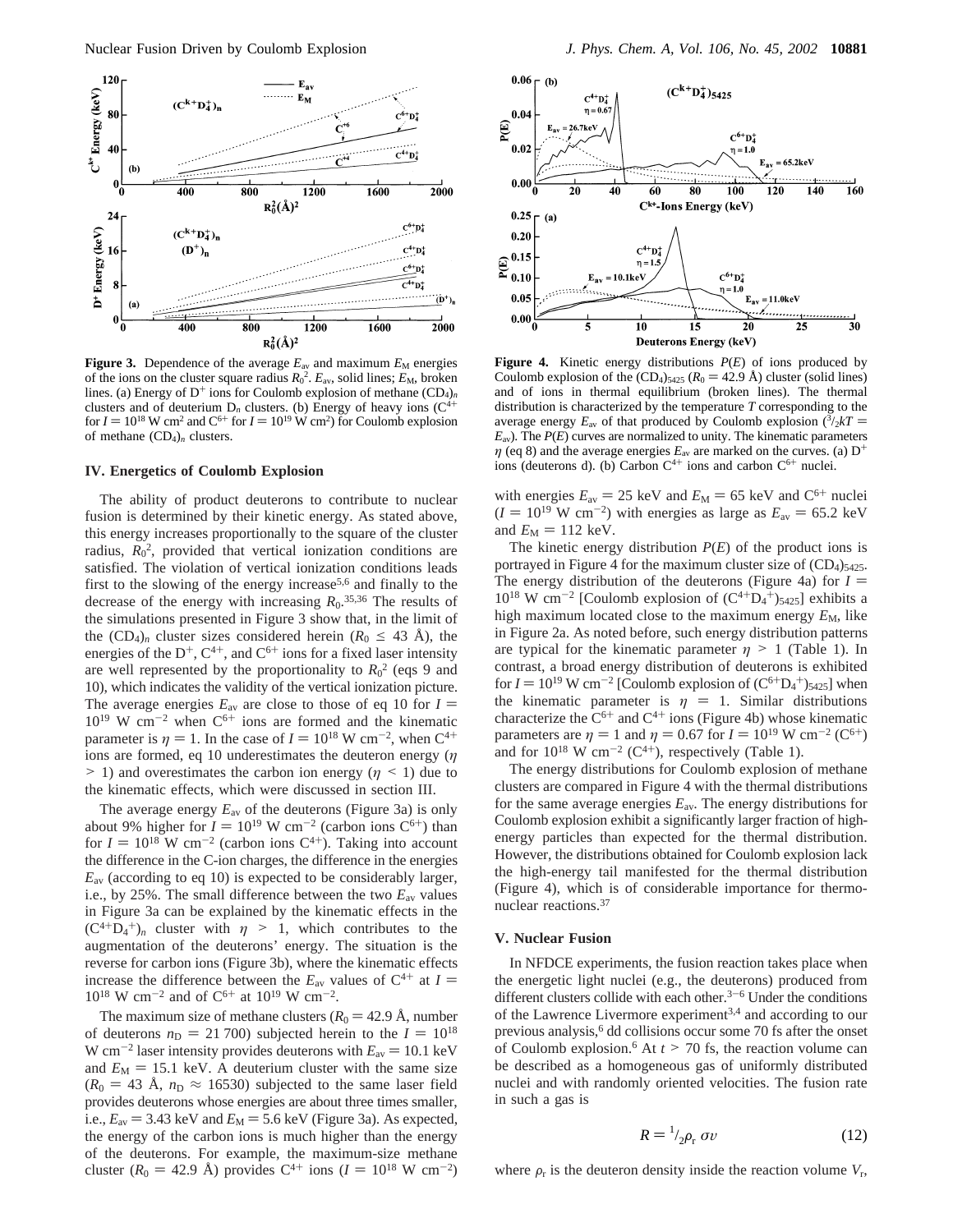

**Figure 5.** *G*(*X*) function (eq 18) for different energy distributions. Data are given for the thermal and Gaussian energy distributions (eq 22) with different width parameters  $\theta$  and monoenergetic ( $\theta = 0$ ) energy distributions (marked on the curves).

 $\nu$  is the relative velocity of the colliding nuclei,  $\sigma$  is the fusion cross section,23 and the brackets mean the average over the energy distribution of the colliding nuclei.<sup>38</sup> Averaging over the colliding particle energies  $E_1$  and  $E_2$  in the laboratory frame and over the collision angle  $\alpha$ , one obtains

$$
\langle \sigma v \rangle = \frac{1}{2} \int_0^\infty P(E_1) \, dE_1 \int_0^\infty P(E_2) \, dE_2 \int_0^\pi \sigma(E)
$$
\n
$$
(2E/m)^{1/2} \sin \alpha \, d\alpha \quad (13)
$$

with the energy distribution *P* normalized to unity. The collision energy *E*, which is required for the calculation of the fusion cross section, is

$$
E = E_1 + E_2 - 2(E_1 E_2)^{1/2} \cos \alpha \tag{14}
$$

The fusion reaction cross section  $\sigma(E)$  is usually expressed by the equation<sup>23,39,40</sup>

$$
\sigma(E) = \left(\frac{S}{E}\right) \exp(-A/E^{1/2}),\tag{15}
$$

where *A* is a constant but the parameter *S* depends, generally speaking, on *E*. Because this energy dependence is weak, in the absence of resonances, the parameter *S* can be considered as a constant.19,40 The following units are used in eq 15: *E* in keV, *S* in keV cm2, and *A* in keV1/2. Substituting eq 15 with a constant value of *S* into eq 13 and replacing  $E_1$  and  $E_2$  by the dimensionless variables  $x_1 = E_1/E_{av}$  and  $x_2 = E_2/E_{av}$ , one obtains

$$
\langle \sigma v \rangle = \zeta \left(\frac{S}{A}\right) m^{-1/2} X G(X),\tag{16}
$$

where *m* is expressed in amu and the units' transformation coefficient is  $\zeta = 4.395 \times 10^7 \text{ erg}^{1/2} \text{ g}^{-1/2} \text{ keV}^{-1/2}$ . *X* is a dimensionless parameter

$$
X = \left(\frac{A}{E_A^{-1/2}}\right) \tag{17}
$$

and  $G(X)$  is a reduced function that is determined only by the energy distribution function

$$
G(X) = \frac{1}{2} \int_0^{\infty} P(x_1) dx_1 \int_0^{\infty} P(x_2) dx_2 \int_0^{\pi} x^{-1/2} \exp(-Xx^{-1/2}) \sin \alpha d\alpha
$$
 (18)

with

We note in passing that the dimensionless parameter *X* of eq 17 is expressed by the average energy *E*av, whereas the corresponding parameter of ref 6 (denoted there by  $T_M$ ) is expressed by the maximum energy  $E_M$ . Thus, the  $G$  functions of the present work and of ref 6 are different.

In the simplest case of monoenergetic particles (energy distribution *P* represented by a  $\delta$  function), the *G* function becomes

$$
G(X) = \int_0^{\pi/2} \cos \alpha \, \exp[-X/(2\sin \alpha)] \, \mathrm{d}\alpha \tag{20}
$$

When the parameter *X* is large,  $X \gg 1$ , only  $\alpha$  angles close to  $\pi/2$  contribute to the integral of eq 20, which results in the analytical expression

$$
G(X) = \frac{2}{X} \exp(-X/2) \left(1 - \frac{3}{X}\right)
$$
 (21)

Equation 21 can be used at  $X > 5$  with an error of 20% for *X*  $= 6$  and of 5% for  $X = 10$ . At  $X > 15$ , the error becomes less than 2%.

The energy distribution of the product ions of Coulomb explosion (Figures 2 and 4) is characterized by the presence of the clear-cut maximum energy  $E_M$  and the tendency of  $P(E)$  to increase with  $E$  up to the vicinity of  $E_M$ . As the low-energy particles do not contribute significantly to the fusion reaction it is possible to describe the energy distribution *P*(*E*) by a Gaussian, which roughly fits the high energy part of the *P*(*E*) function.<sup>6</sup> It is convenient to represent such an energy distribution by

$$
P(E) = \frac{\gamma}{\theta E_{\text{av}} \sqrt{\pi}} \exp\left[-\left(\frac{E - \epsilon E_{\text{av}}}{\theta E_{\text{av}}}\right)^2\right],\tag{22}
$$

where  $\gamma$  stands for the fraction of ions whose energy lies inside the Gaussian [*P*(*E*) in eq 22 is normalized to  $\gamma$ ],  $E_c = \epsilon E_{av}$  is the Gaussian center, and  $\theta E_{av}$  is the Gaussian width. The  $G(X)$ function for the arbitrary Gaussian of eq 22 is readily expressed in terms of the *G* function for the standard Gaussian with  $\gamma$  =  $\epsilon = 1$  by the scaling relation

$$
G_{\gamma,\epsilon,\theta}(X) = \gamma^2 \epsilon^{-1/2} G_{1,1,\tilde{\theta}}(\tilde{X}),\tag{23}
$$

where

$$
\tilde{\theta} = \theta/\epsilon, \quad \tilde{X} = X\epsilon^{-1/2} \tag{24}
$$

The results of the numerical integration of *G*(*X*) (eq 18) for the standard Gaussian with  $\gamma = \epsilon = 1$  are presented in Figure 5 for a few values of  $\theta$  including the monoenergy ( $\theta = 0$ ) case of eq 20. The *G*(*X*) function for the thermal distribution is also presented in Figure 5. Using the *G*(*X*) values of Figure 5 and the scaling relation in eq 23, it is possible to calculate the *G* function for any Gaussian energy distribution (eq 22), and consequently to determine by eq 16 the  $\langle \sigma v \rangle$  value for any fusion reaction whose cross section is represented by eq 15. The dependence of  $\langle \sigma v \rangle$  on the average energy  $E_{av}$  is shown in Figure 6 for the monoenergetic case, for the standard Gaussian distribution ( $\gamma = \epsilon = 1$ ) with  $\theta = 0.8$ , and for the thermal distribution. Figure 6 presents  $\langle \sigma v \rangle$  of the dd reaction, eq 1  $(A = 45 \text{ keV}^{1/2} \text{ and } S = 1.8 \times 10^{-22} \text{ keV cm}^2)$ , and of the dt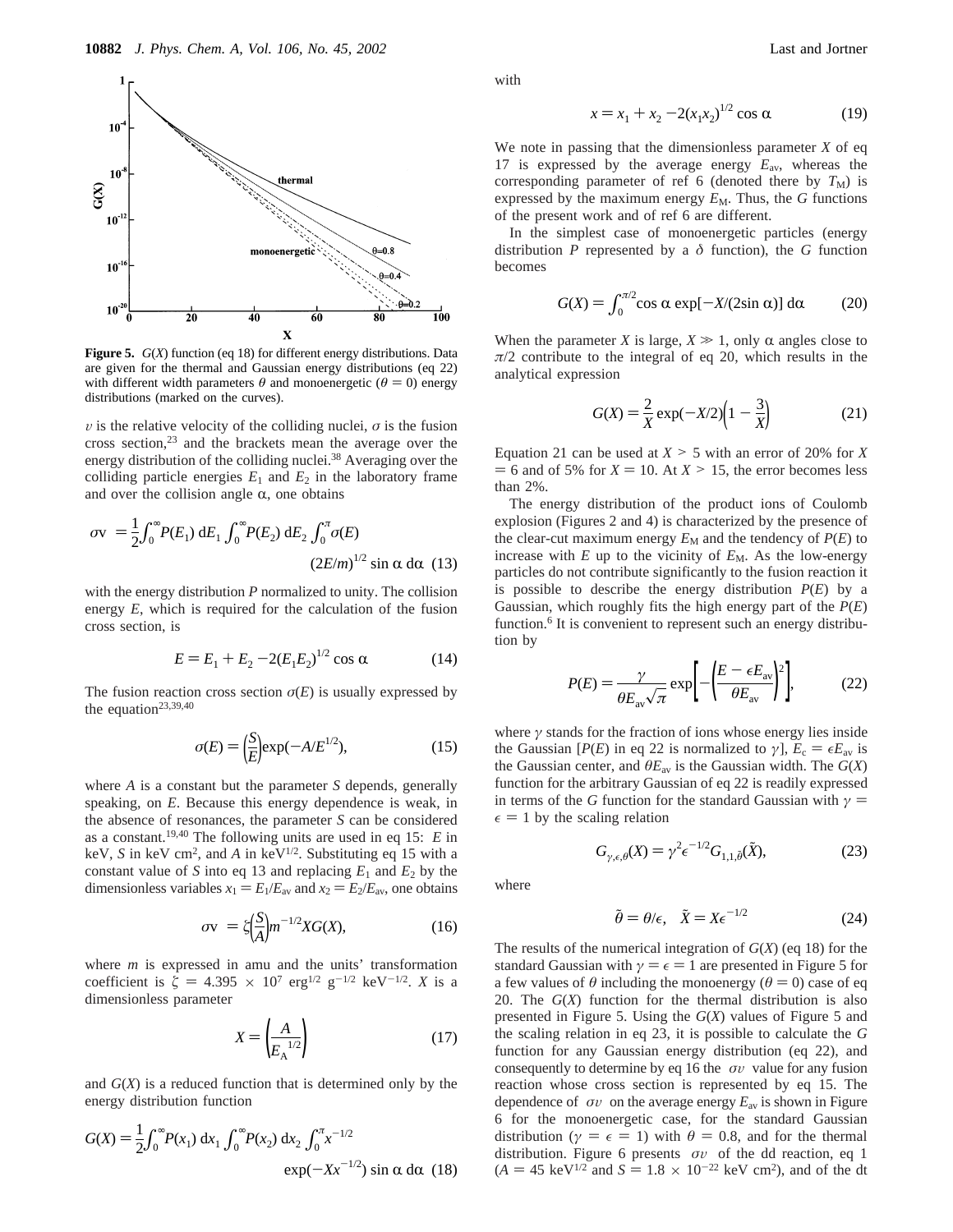

**Figure 6.** Dependence of the fusion parameter  $\langle \sigma v \rangle$  for the dd and dt fusion reactions on the average energy *E*av for various energy distributions. Data are given for the thermal, Gaussian (eq 22,  $\theta = 0.8$ ), and monoenergetic ( $\theta = 0$ ) energy distributions. The three lower curves are given for the  $d + d$  reaction (eq 1), and the three upper curves are given for the  $d + t$  reaction (eq 2).



**Figure 7.** Dependence of the parameter  $\langle \sigma v \rangle$  for the d + d fusion reaction on the cluster radius  $R_0$  for different models of the deuteron energy distribution *P*(*E*). Results are given for Coulomb explosion simulations (solid lines) and for thermal equilibrium with the same average energies  $E_{av}$  (dashed lines). We also present the  $\langle \sigma v \rangle$  values obtained from a Gaussian fit of *P*(*E*) (eq 22, dotted lines). (a) Ionized methane molecule  $C^{4+}D_4^+$ . (b) Ionized methane molecule  $C^{6+}D_4^+$ .

reaction, eq 2 ( $A = 44 \text{ keV}^{1/2}$  and  $S = 3.4 \times 10^{-20} \text{ keV cm}^2$ ). The results for the dt reaction are approximate, as they were obtained by applying the expressions for identical particles to the collision of different particles. However, taking into account the closeness of the d and t masses, it is possible to expect that the errors of such an approach are not significant.

The calculation of the  $\langle \sigma v \rangle$  values for the dd reaction were also performed according to eq 13 by using the energy distributions  $P(E)$  from our simulations [such as  $P(E)$  of Figure 5]. The dependence of these  $\langle \sigma v \rangle$  values on the cluster size is presented in Figure 7, together with the  $\langle \sigma v \rangle$  values of the thermal distribution for the same average energy *E*av. For the Coulomb explosions of both  $(C^{4+}D_4^+)_n$  at a laser intensity of  $I = 10^{18}$  W cm<sup>-2</sup> (Figure 7a) and ( $C^{6+}D_4^+$ )<sub>n</sub> at  $I = 10^{19}$  W cm<sup>-2</sup> (Figure 7b), the products of the Coulomb explosion of  $cm^{-2}$  (Figure 7b), the products of the Coulomb explosion of clusters exhibit a lower reaction efficiency than the thermal gas with the same  $E_{av}$  value, because of the absence of the thermal "tail". The advantage of the thermal energy distribution as compared with the energy distribution of the Coulomb-exploding clusters diminishes for large clusters with high average energy.

For example, in the case of the cluster with radius  $R_0 = 42.9$ Å, subjected to the laser intensity  $I = 10^{19}$  W cm<sup>-2</sup> ( $E_{av} = 11$ ) keV),  $\langle \sigma v \rangle = 2.7 \times 10^{-19}$  cm<sup>2</sup> s<sup>-1</sup> (Figure 7b). A 33% higher value is produced by the thermal distribution  $\langle \sigma v \rangle = 3.6 \times 10^{-19}$ cm<sup>2</sup> s<sup>-1</sup>. In the case of a smaller cluster with  $R_0 = 25.2$  Å and  $E_{\text{av}} = 3.76 \text{ keV}$ , the thermal  $\langle \sigma v \rangle$  value is 2.5 times larger than the  $\langle \sigma v \rangle$  value provided by the Coulomb-exploding clusters. When the energy distribution is narrow (Figure 4a), the  $\langle \sigma v \rangle$ value for the Coulomb-exploding  $(C^{4+}D_4^+)_n$  cluster is well fit by the  $\langle \sigma v \rangle$  value of the monoenergetic distribution with  $\epsilon =$ 1.2 and  $\gamma = 0.8$  (Figure 7a). When the energy distribution is broad (Figure 4b), the  $\langle \sigma v \rangle$  value for the Coulomb-exploding  $(C^{6+}D_4^+)$ <sub>*n*</sub> cluster is well fit by the  $\langle \sigma v \rangle$  of the Gaussian (eq. 22) for the same  $\epsilon$  and  $\gamma$  parameters but with a finite width 22) for the same  $\epsilon$  and  $\gamma$  parameters but with a finite width  $\theta$  = 0.6 (Figure 7b).

Using the fusion parameters obtained for the methane cluster (Figure 7) we can estimate the dd reaction yield *Y* per laser pulse from the relation $4,6$ 

$$
Y = RN \, \bar{l}/\bar{v} \tag{25}
$$

where  $R$  is the reaction rate (eqs 12 and 13),  $N$  is the number of deuterons in the reaction volume  $V_r$ ,  $l$  is the mean path of deuterons inside the reaction volume, and  $\bar{v}$  is the average velocity of the reactive deuterons. Adopting the experimental conditions of the Lawrence Livermore group,  $3,4$  the following parameters were used: deuteron density  $\rho_r = 2 \times 10^{19} \text{cm}^{-3}$ , number of deuterons  $N = 1.2 \times 10^{15}$ , and mean free path  $\bar{l} =$ 0.016 cm.6 The velocity was identified with the maximum energy  $E_M$ <sup>6</sup> In the case of the maximum cluster size used herein  $(R_0 = 42.9 \text{ Å})$  and laser intensity  $I = 10^{19} \text{ W cm}^{-2}$  ( $E_{av} = 11$ ) keV and  $E_M = 20.5$  keV), the velocity is  $\bar{v} = 1.4 \times 10^8$ cm s<sup>-1</sup>, and the fusion parameter is  $\langle \sigma v \rangle = 2.7 \times 10^{-19} \text{ cm}^2 \text{ s}^{-1}$  (Figure 7). Substituting these values into eqs 12 and 25, we obtain  $Y =$  $3.7 \times 10^5$  for the neutron yield. In the experiments with deuteron clusters,<sup>3</sup> the yield was significantly smaller, i.e., less than  $10<sup>4</sup>$ . Our theoretical analysis again demonstrates the enhancement of NFDCE of heteronuclear deuterium-containing clusters. Our estimates of the nuclear fusion rates and yields consider an ensemble of heteroclusters of identical size. In the NFDCE experiments,  $3,4$  the ensemble of clusters corresponds to a distribution of different cluster sizes, which affects the energetics of the product nuclei and the fusion rates.35,36 To make contact with experimental reality, our results have to be averaged over this inhomogeneous distribution of cluster sizes.

### **VI. Concluding Remarks**

From the point of view of NFDCE, the important advantages of heteronuclear clusters involve two classes of effects: (i) energetic effects, with the heavy multielectron ions driving the light ions (nuclei), such as d or t, to considerably higher energies than for homonuclear clusters of the same size, and (ii) kinematic effects (for  $\eta > 1$ ), which are manifested by a marked highenergy maximum in the energy spectrum near  $E_M$  that is missing in the spectrum for homonuclear clusters.5,6 Simulations of the ionization and Coulomb explosion of the methane clusters were performed for two laser intensities,  $I = 10^{18}$  and  $10^{19}$  W cm<sup>-2</sup>, that ionize the carbon atom to  $C^{4+}$  and  $C^{6+}$  (carbon nucleus) levels, respectively. In the cluster size domain considered herein,  $R_0 \leq 43$  Å, the energies of both D<sup>+</sup> and C<sup>k+</sup> ions increase proportionally to  $R_0^2$  (Figure 3), which indicates the validity of the vertical ionization description (eqs 9 and 10). The maximum cluster size,  $R_0 = 42.9$  Å, provides high-energy deuterons, i.e.,  $E_{\text{av}} = 11 \text{ keV}$  and  $E_M = 20.4 \text{ keV}$  for  $I = 10^{19} \text{ W cm}^{-2}$ . Such deuterons contribute significantly to the fusion reaction, provid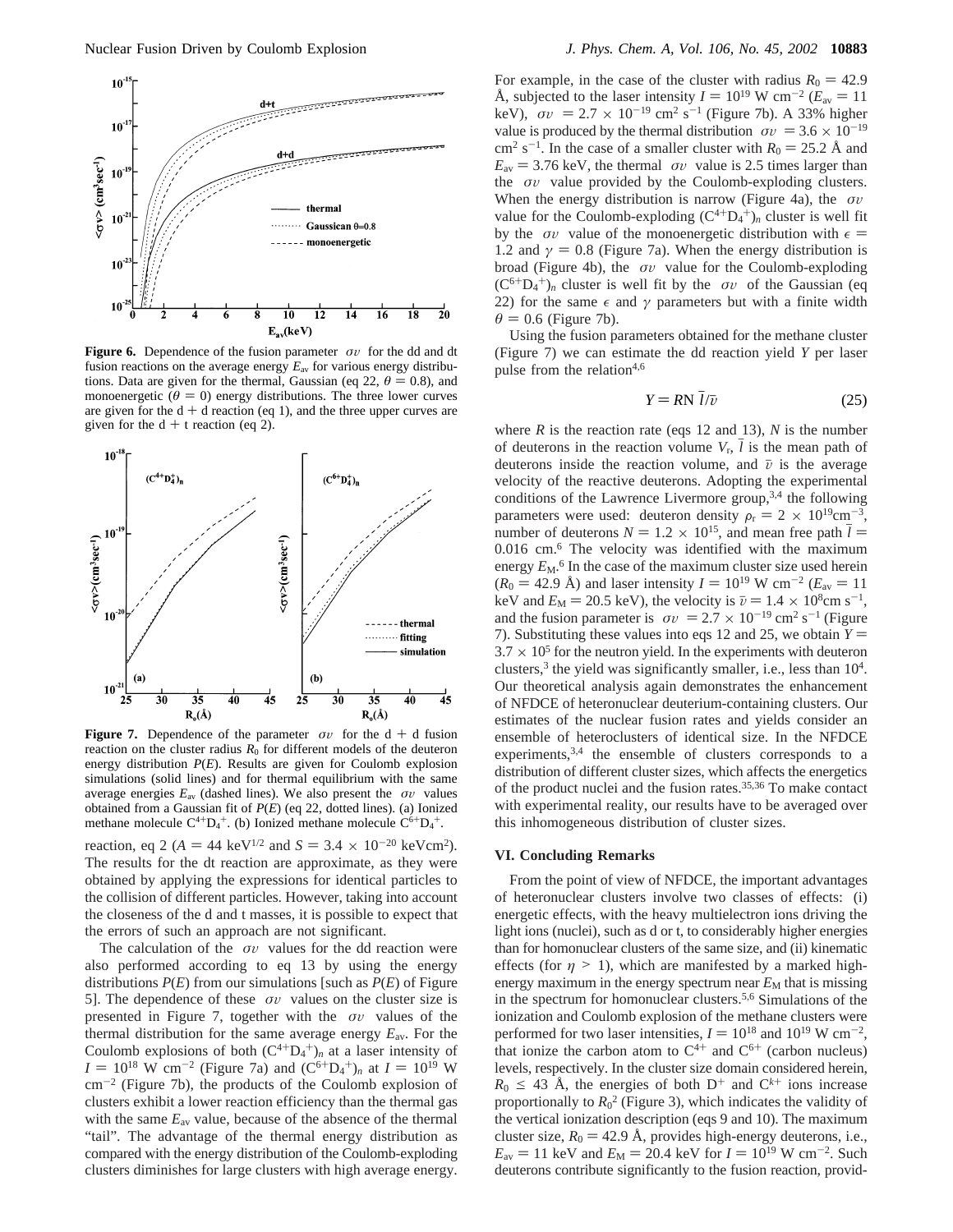ing a fusion parameter as large as  $\langle \sigma v \rangle = 2.7 \times 10^{-19}$  cm<sup>3</sup> s<sup>-1</sup> (Figure 7) and a reaction yield of  $Y \approx 4 \times 10^5$ .

The efficiency of nuclear fusion depends not only on the average energy  $E_{av}$  of the colliding nuclei but also on the energy spectrum.19,23,38 In the case of NFDCE, the energy spectrum of ions (nuclei) manifests a maximum energy onset  $E_M$  (Figures 2 and 4), in contrast to the thermal distribution with its highenergy "tail". Because of this "tail", the thermal gas provides higher (in the limits of 30-250%) fusion parameters  $\langle \sigma v \rangle$ . Consequently, higher fusion reaction yields are expected for the thermal gas than for the NFDCE with the same average energy of particles (Figure 7), at least in the energy domain where the reaction cross section  $\sigma$  increases steeply with the energy. Because of the presence of the maximum energy onset for the NFDCE, the energy spectrum of the ions produced by Coulomb explosion can be approximately described by a Gaussian function. Applying such an approach, one can determine the fusion parameter  $\langle \sigma v \rangle$  by using eqs 16 and 23 and the *G* function of Figure 5. When the energy spectrum exhibits a sharp maximum, e.g., the case of heteronuclear clusters with a kinematic parameter  $\eta > 1$  (Figures 2 and 4), it is possible to use the monoenergetic *G* function, which is expressed analytically by eq 21. Because of the high-energy maximum in the energy spectrum, marked enhancements of the fusion parameter and the neutron yield is then expected as a result of kinematic effects.

A search for nuclear fusion reactions involving  $C^{6+}$  that can be induced by the NFDCE is of considerable astrophysical interest.<sup>22,23,41,42</sup> According to our simulations,  $C^{6+}$  carbon nuclei are produced by Coulomb explosion of methane clusters (CA4)*<sup>n</sup>*  $(A = H, D, T)$  at a laser intensity of  $I = 10^{19}$  W cm<sup>-2</sup>. The energy of the carbon nuclei is considerably higher than that of light A nuclei, for example,  $E_{av} = 84$  keV and  $E_M = 112$  keV in the case of the maximum cluster size  $R_0 = 42.9$  Å considered herein (Figure 3b). Such an average energy corresponds to the effective temperature of  $T \approx 10^9$  K, which leads, in stellar interiors, to the synthesis of heavy elements provided by  $^{12}C^{6+}$  $+$  <sup>12</sup>C<sup>6+</sup> fusion.<sup>22,41</sup> However, because of the limited,  $E \le E_M$ , energy distribution of the  ${}^{12}C^{6+}$  Coulomb explosion products and the short overall reaction time ( $\sim$ 100 ps<sup>3,4</sup>), the detection of  $12C^{6+} + 12C^{6+}$  fusion in NFDCE experiments cannot be realized in real life. The minimal energy in a laboratory frame for which  ${}^{12}C^{6+} + {}^{12}C^{6+}$  reaction cross sections are available<sup>41</sup> is 5 MeV, which, according to our scaling laws, can be realized for the Coulomb explosion of very large  $(CD_4)_n$  clusters with radii of  $R_0 \approx 300$  Å. Rough estimates performed for the reaction volume and particle density of the Lawrence Livermore experiments<sup>3,4</sup> result in the negligible reaction yield of  $Y \approx 10^{-18}$  per laser pulse at this  ${}^{12}C^{6+}$  energy of 5 MeV. Thus, the NFDCE of two moderately heavy nuclei, e.g.,  ${}^{12}C^{6+}$ , cannot be realized. The situation looks more promising if one considers the 12C-  $(p, \gamma)^{13}$ N reaction, which is of importance in the CNO cycle in hot stars.22,23,42 This reaction can be realized by the Coulomb explosion of  $(CH_4)_n$  clusters. We used eq 15 for the <sup>12</sup>C<sup>6+</sup> + <sup>1</sup>H<sup>+</sup> fusion reaction with the appropriate *S* and *A* parameters<sup>42</sup> for the estimates of the reaction yields. For the reaction volume and particle density of NFDCE experiments,<sup>3,4</sup> the reaction yield per laser pulse was estimated to be  $Y \approx 115$  for a proton energy of  $E = 150$  keV. Extrapolating the results of our simulations performed for  $(CD_4)_n$  and  $(CH_4)_n$  clusters for a laser intensity of  $I = 10^{19}$  W cm<sup>-2</sup> (Figures 1a and 3a) according to the  $E_M \propto$  $R_0^2$  scaling law, we found that the H<sup>+</sup> energy of ~150 keV can be provided by Coulomb explosion of  $(CH_4)_n$  clusters with a radius of  $R_0 \approx 120 \text{ Å}$ . It thus appears that some nuclear fusion

reactions of heavier nuclei, e.g.,<sup>12</sup>C(p, $\gamma$ )<sup>13</sup>N, can be explored by NFDCE, providing information on the cross section and dynamics of elemental nuclear processes in astrophysics.

**Acknowledgment.** We are grateful to Professor John N. Bahcall for stimulating discussions on the astrophysical implications of nuclear fusion induced by Coulomb explosion of clusters. This research was supported by the James Franck Binational German-Israeli Program on Laser-Matter Interactions.

#### **References and Notes**

(1) Beuhler, R. J.; Friedlander, G.; Friedman, L. *Phys. Re*V*. Lett.* **<sup>1989</sup>**, *63*, 1292.

(2) Beuhler, R. J.; Friedlander, G.; Friedman, L. *Phys. Re*V*. Lett.* **<sup>1992</sup>**, *68*, 2108.

(3) Zweiback, J.; Smith, R. A.; Cowan, T. E.; Hays, G.; Wharton, K. B.; Yanovsky, V. P.; Ditmire, T. *Phys. Re*V*. Lett.* **<sup>2000</sup>**, *<sup>84</sup>*, 2634.

(4) Zweiback, J.; Cowan, T. E.; Smith, R. A.; Hurtlay, J. H.; Howell, R.; Steinke, C. A.; Hays, G.; Wharton, K. B.; Krane, J. K.; Ditmire, T. *Phys. Re*V*. Lett.* **<sup>2000</sup>**, *<sup>85</sup>*, 3640.

(5) Last, I.; Jortner, J. *Phys. Re*V*. Lett.* **<sup>2001</sup>**, *<sup>87</sup>*, 033401.

(6) Last, I.; Jortner, J. *Phys. Re*V*.* **<sup>2001</sup>**, *<sup>64</sup>*, 063201.

- (7) Snyder, E. M.; Wei, S.; Purnell, J.; Buzza, S. A.; Castleman, A.
- W., Jr. *Chem. Phys. Lett.* **1996**, *248*, 1. (8) Ditmire, T.; Tisch, J. W. G.; Springate, E.; Mason, M. B.; Hay,
- N.; Smith, R. A.; Marangos, J.; Hutchinson, M. H. R. *Nature* **1997**, *386*, 6, 54.
- (9) Ditmire, T.; Smith, R. A.; Tisch, J. W. G.; Hutchinson, M. H. R. *Phys. Re*V*. Lett.* **<sup>1997</sup>**, *<sup>78</sup>*, 3121.

(10) Kondo, K.; Borisov, A. B.; Jordan, C.; McPherson, A.; Schroeder, W. A.; Boyer, K.; Rhodes, C. K. *J. Phys. B* **1997**, *30*, 2707.

(11) Lezius, M.; Dobosh, S.; Normand, D.; Schmidt, M. *Phys. Re*V*. Lett.* **1998**, *80*, 261.

- (12) Ditmire, T.; Springate, E.; Tisch, J. W. G.; Shao, Y. L.; Mason,
- M. B.; Hay, N.; Marangos, J. P.; Hutchinson, M. H. R. *Phys. Re*V*. A* **<sup>1998</sup>**, *57*, 369.

(13) Ford, J. V.; Zhong, O.; Poth, L.; Castleman, A. W., Jr. *J. Chem. Phys.* **1999**, *110*, 6257.

(14) Köller, L.; Schumacher, M.; Köhn, J.; Tiggesbäumker, J.; Meiwes-Broer, K. H. *Phys. Re*V*. Lett.* **<sup>1999</sup>**, *<sup>82</sup>*, 3783.

(15) Lezius, M.; Blanchet, V.; Rayner, D. M.; Villeneuve, D. M.; Stolov, A.; Ivanov, M. Yu. *Phys. Re*V*. Lett.* **<sup>2001</sup>**, *<sup>86</sup>*, 51.

(16) Springate, E.; Hay, N.; Tisch, J. W. G.; Mason, M. B.; Ditmire, T.; Hutchinson, M. H. R.; Marangos, J. P. *Phys. Re*V*. A* **<sup>2000</sup>**, *<sup>57</sup>*, 063201.

(17) Kumarappan, V.; Krishnamurthy, M.; Mathur, D. *Phys. Re*V*. Lett.* **2001**, *87*, 085005.

(18) Teuber, S.; Töppner, T.; Fennel, T.; Tiggesbäumker, J.; Meiwes-Broer, K. H. *Eur. Phys. J. D* **2001**, *16*, 59.

(19) Glasstone, S.; Lovberg, R. H. *Controlled Thermonuclear Reactions*; Van Nostrand Company: New York, 1960.

(20) Krainov, V. P.; Smirnov, M. B. *JETP* **2001**, *93*, 485.

(21) Aller, L. H. *Astrophysics, Nuclear Transformations, Stellar Interiors, and Nebulae*; The Ronald Press Co.: New York, 1954.

(22) Ostlie, D. A.; Carroll, B. W. *An Introduction to Modern Stellar Astrophysics*; Addison-Wesley Co.: Reading, MA, 1996.

- (23) Bethe, H. A. *Phys. Re*V*.* **<sup>1939</sup>**, *<sup>55</sup>*, 434.
- (24) Krainov, V. P.; Smirnov, M. B. *Usp. Phys. Nauk* **2000**, *170*, 969.
- (25) Ditmire, T. *Phys. Re*V*. A* **<sup>1998</sup>**, *<sup>57</sup>*, R4094.
- (26) Last, I.; Jortner, J. *Phys. Re*V*. A* **<sup>2000</sup>**, *<sup>62</sup>*, 013201.
- (27) Ishikava, I.; Blenski, T. *Phys. Re*V*. A* **<sup>2000</sup>**, *<sup>62</sup>*, 063204.

(28) Last, I.; Jortner, J. *Phys. Re*V*. A* **<sup>1999</sup>**, *<sup>60</sup>*, 2215.

(29) *Kirk-Othmer Encyclopedia of Chemical Technology*, 3rd ed.; John Wiley & Sons: New York, 1980; Vol. 12.

(30) Augst, S.; Meyerhofer, D. D.; Strickland, D.; Chin, S. L. *J. Opt. Soc. Am. B* **1991**, *8*, 858.

(31) Cowan, R. D. *The Theory of Atomic Structure and Spectra*; University of California Press: Berkeley, CA, 1981.

(32) Rose-Petruck, C.; Schafer, K. J.; Wilson, K. R.; Barty, C. P. J. *Phys. Re*V*. A* **<sup>1997</sup>**, *<sup>55</sup>*, 1182.

(33) Last, I.; Schek, I.; Jortner, J. *J. Chem. Phys.* **1997**, *107*, 6685.

(34) Heyde, P. *Basic Ideas and Concepts in Nuclear Physics*; Institute of Physics Publishing: Bristol, U.K., 1994.

(35) Parks, P. B.; Cowan, T. E.; Stephens, R. B.; Campbell, A. M. *Phys. Re*V*.* **<sup>2001</sup>**, *<sup>63</sup>*, 063203.

(36) Mendham, K. J.; Hay, N.; Mason, M. B.; Tisch, J. W. G.; Marangos, J. P. *Phys. Re*V*.* **<sup>2001</sup>**, *<sup>64</sup>*, 055201.

(37) Artsimovich, L. A. *Controlled Thermonuclear Reactions*; Gordon and Breach Science Publishers: New York, 1964.